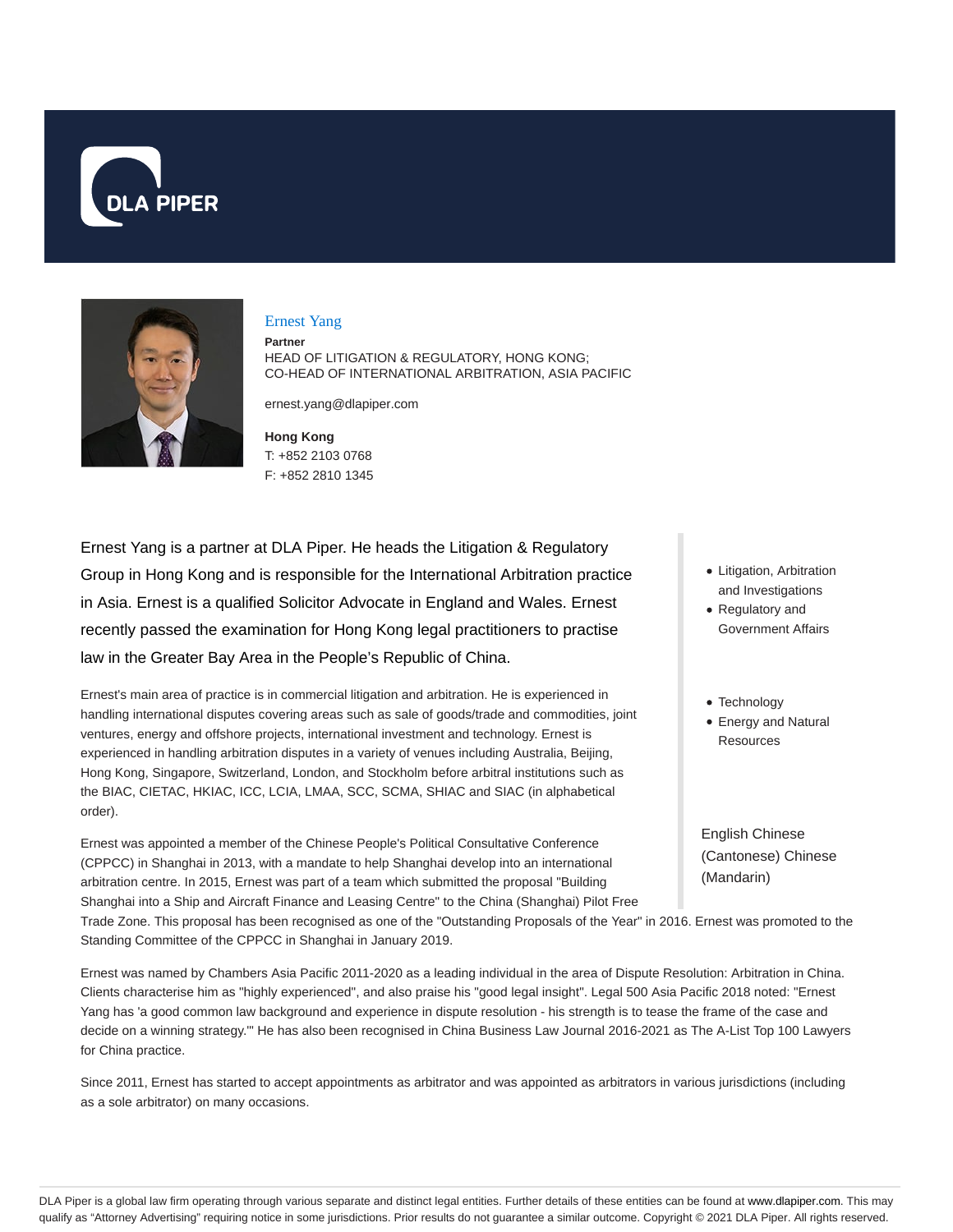# LANGUAGES SPOKEN

- English
- Chinese (Cantonese)
- Chinese (Mandarin)

### **EXPERIENCE**

## AREAS OF EXPERIENCE

- International Arbitration
- Litigation
- Corporations, Shareholders and Joint Ventures
- International Sale of Goods and Distribution Contract
- Intellectual Property, Technology and Life Sciences
- Private Equity, Financial Institutions and Insolvency Proceedings
- Energy and Offshore
- Hospitality, Sports and Entertainment
- Maritime, Transportation and Insurance

## SELECTED EXPERIENCE

Disputes involving corporations, shareholders and joint ventures

- Acting for Saleen Motors in their multi billion dollar dispute with their joint venture partner in China involving arbitration proceedings in Hong Kong and applications before the Hong Kong Courts for anti suit injunctions to restrain PRC court proceedings.
- Acting for a Chinese food and beverage company in respect of enforcement proceedings before the Hong Kong Courts in their dispute with its Korean joint venture partner.
- Acting for a leading conglomerate in Asia in their multi billion dollar dispute with their joint venture partner in China involving arbitration proceedings in Hong Kong conducted entirely in Chinese.
- Acting for a US-based pharmaceutical company in their dispute involving their joint venture partner in China involving arbitration proceedings before CIETAC in Beijing.
- Acting for a US-based video gaming company in their joint venture dispute with their Chinese partner involving arbitration proceedings in Singapore.

Disputes involving international sale of goods and distribution contracts

- Acting for the Midea Group, the leading air conditioning and white goods manufacturer, in a dispute involving their long term distribution contract in Israel involving arbitration proceedings in Singapore and a leading case in the Singapore Court of Appeal concerning the setting aside of arbitration awards.
- Acting for a leading steel conglomerate in China concerning the import of raw materials from an Australian supplier involving arbitration proceedings in Australia.
- Acting for a conglomerate in China concerning the supply of equipment to European purchasers involving arbitration proceedings in Switzerland.
- Acting for a leading steel mill in China in their dispute with a counterpart concerning non-performance of the contract due to violations of US anti-dumping regulations involving arbitration proceedings in Hong Kong.
- Acting for a leading European manufacturer of consumer products in their dispute with manufacturers based in the PRC due to alleged use of child labour involving arbitration proceedings in Hong Kong and parallel proceedings in China.

Disputes involving intellectual property, technology and life sciences

- Acting for an Israeli-based company with technology for use in mobile phones under a technology licensing agreement against a PRC-based manufacturer involving arbitration proceedings in Hong Kong.
- Acting for a Chinese manufacturer of telecommunications equipment in their dispute with Eastern European buyers involving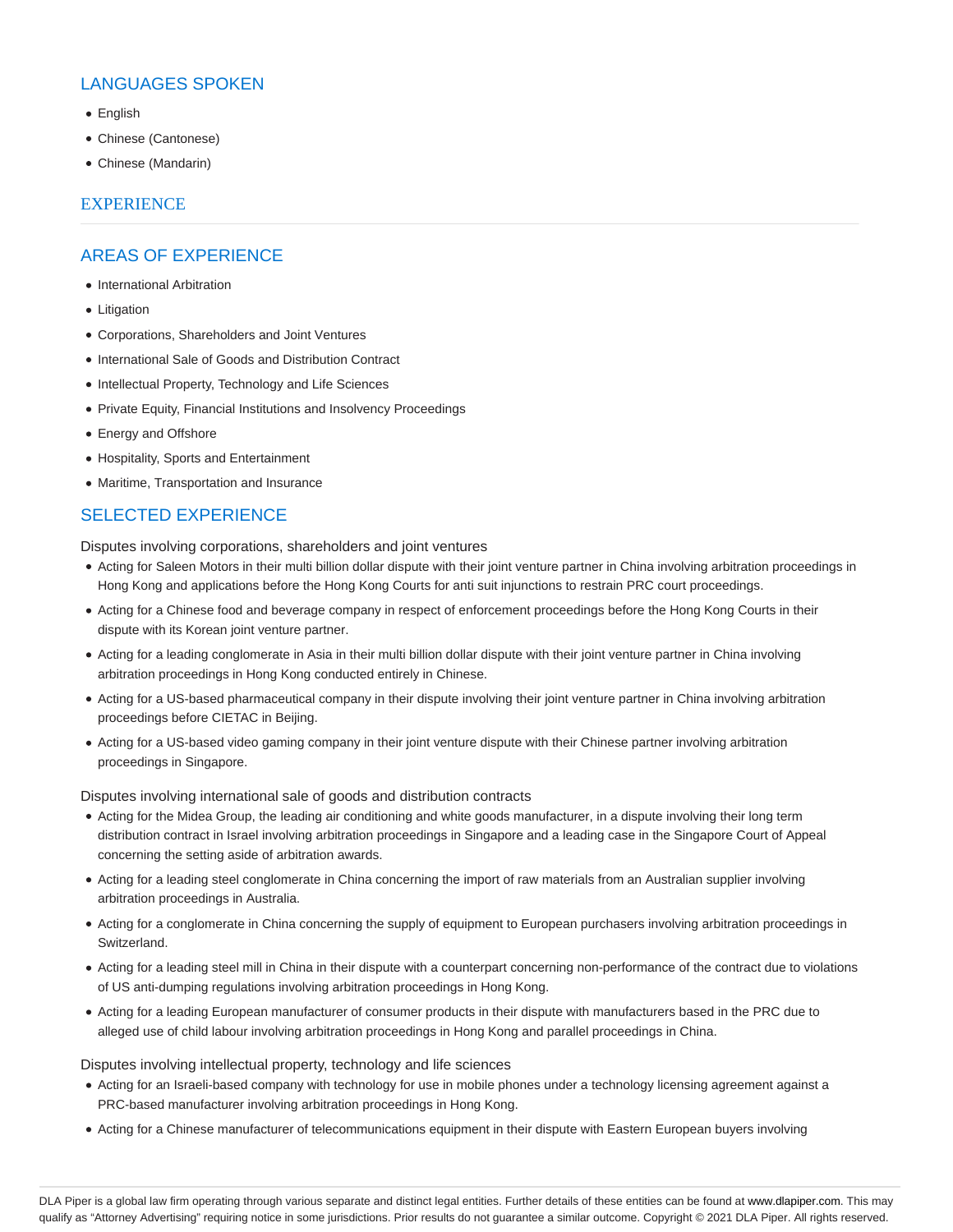arbitration and court proceedings in Sweden.

- Acting for a US-based medical devices manufacturer against their licensee in China involving arbitration proceedings before CIETAC in Beijing.
- Acting for a Chinese-based medical devices manufacturer against their purchaser in Europe involving arbitration proceedings in Hong Kong.
- Acting for a US-based research facility to seek recovery of remuneration for clinical testing services which were provided involving arbitration proceedings in Hong Kong.

Disputes involving private equity, financial institutions and insolvency proceedings

- Acting for a US-based garment manufacturer against a private equity fund in Hong Kong in a dispute concerning a convertible bond and options agreement involving arbitration proceedings in Hong Kong.
- Acting for the petitioner in Re Lucky Resources (HK) Ltd in the leading Hong Kong court authority on the relationship between winding up proceedings and the enforcement of arbitration awards.
- Assisting a PRC based investment fund in claims arising from a failed SPAC acquisition involving arbitration proceedings in Hong Kong.
- Assisting a PRC bank on their enforcement options in relation to the insolvency of an offshore entity based in Singapore.
- Assisting a PRC-based investment bank in insolvency proceedings before the Hong Kong Courts in respect of defaults in repayment.

Disputes involving energy and offshore projects

- Acting for Guangzhou Salvage in relation to a claim in respect of its floating Derrick, The Hua Tian Long, in respect of a multi million dollar offshore drilling contract. This was a leading case before the Hong Kong courts and established the concept of crown immunity in Hong Kong.
- Acting for a Chinese contractor in their dispute with their Vietnamese counterpart in an EPC contract dispute.
- Acting for a Chinese company against a Norwegian company in respect of the sale of 10 oil tankers involving arbitration proceedings in London.
- Acting for a leading Chinese energy company in respect of their disputes with a Middle Eastern counterpart involving the drilling of oil wells in that country. The dispute was resolved by arbitration in Hong Kong.
- Acting for a leading Chinese energy company which has sold a consignment of oil in respect of its rights and obligations in respect of the bankruptcy of its counterparty based in Singapore.

Disputes involving hospitality, sports and entertainment

- Acting for a PRC company in a dispute concerning the broadcasting rights of several competitions of an internationally popular sport involving arbitration proceedings before CIETAC in Hong Kong.
- Acting for a PRC real estate developer specialising in green, sustainable architecture in a dispute concerning several hotel and residential developments involving arbitration proceedings in Hong Kong.
- Acting for a global hotel chain in disputes with their local partners concerning the operation of a hotel located in the PRC involving arbitration proceedings before CIETAC in Shanghai.
- Acting for a PRC company specialising in online games in their dispute with a Hong Kong private equity fund in a dispute concerning a convertible bond agreement involving arbitration proceedings in Hong Kong and an application for a Mareva injunction (involving the Chabra jurisdiction) in Hong Kong.
- Acting for a Chinese-based e-book software manufacturer against a US company for alleged IP theft involving arbitration proceedings in Hong Kong.

Disputes involving maritime, transportation and insurance

- Acting for a leading Chinese liner shipping company in their long term cooperation agreement with an European counterpart involving arbitration proceedings in London.
- Acting for a purchaser of an aircraft in relation to outstanding arrears with an airport authority.
- Acting for a leading insurance company in relation to cargo insured by them which was stolen on board on a vessel in China, involving arbitration proceedings in London and parallel proceedings in China.
- Acting for Jiangsu Eastern Shipyard against a Greek shipowner in a shipbuilding contract dispute involving arbitration proceedings and court proceedings in London which is a leading authority on appeals under the English Arbitration Act.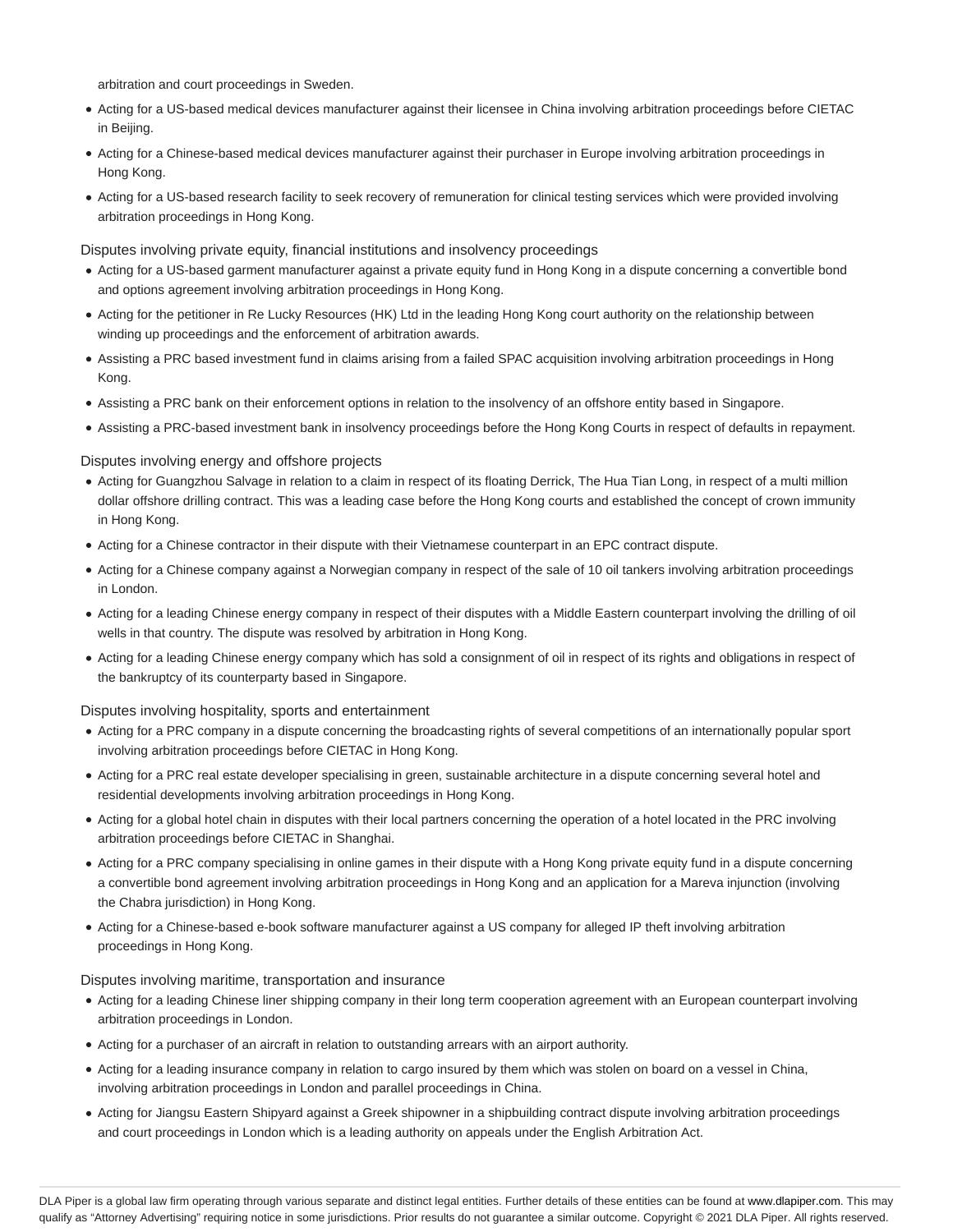Acting for the China Classification Society in the public enquiry in Hong Kong concerning the ferry disaster which took place off Lamma Island in Hong Kong in which they have been completely exonerated.

# CREDENTIALS

# Professional Qualifications

- Solicitor of the Senior Courts of England and Wales
- Solicitor of the High Court of Hong Kong

# Prior Experience

Prior to joining DLA Piper, between 1999 and 2007, Ernest practised in the London and Hong Kong offices of an international shipping law firm.

# **Recognitions**

- Named by Chambers Asia Pacific 2020 as a leading individual in the area of Shipping: Litigation (International Firms) China and Dispute Resolution: Arbitration (International Firms) - China.
- Described by Chambers China 2020 as "[Ernest has an] amazing understanding of the law and cross-cultural experience" and "[Ernest provides] forceful and thorough advocate".

# **Education**

University College London, LL.B.

# **Memberships**

- Shanghai Delegate Member of the Chinese People's Political Consultative Conference.
- Executive Board Member and Honorary Legal Advisor of the Hong Kong Shanghai Economic Development Association.
- Panel Arbitrator in the Singapore Chamber of Maritime Arbitration.
- Member of the Users Council of the Singapore International Arbitration Centre.
- Supporting Member of the London Maritime Arbitrators Association.

### INSIGHTS

Ernest writes and speaks regularly in Hong Kong and the PRC.

# **Publications**

**Successful asset preservation application in Mainland China prior to the recognition of Hong Kong arbitral award**

### 17 November 2021

Following a victory in an arbitration at the HK International Arbitration Centre lead by DLA Piper Hong Kong, we have recently succeeded in assisting the Israeli client in obtaining an order from the Ningbo Intermediate People's Court for asset preservation prior to the recognition and enforcement of the HKIAC arbitral award in Ningbo, China.

**Chambers International Arbitration 2021 Global Practice Guide – Trends and Development in China**

DLA Piper is a global law firm operating through various separate and distinct legal entities. Further details of these entities can be found at www.dlapiper.com. This may qualify as "Attorney Advertising" requiring notice in some jurisdictions. Prior results do not guarantee a similar outcome. Copyright © 2021 DLA Piper. All rights reserved.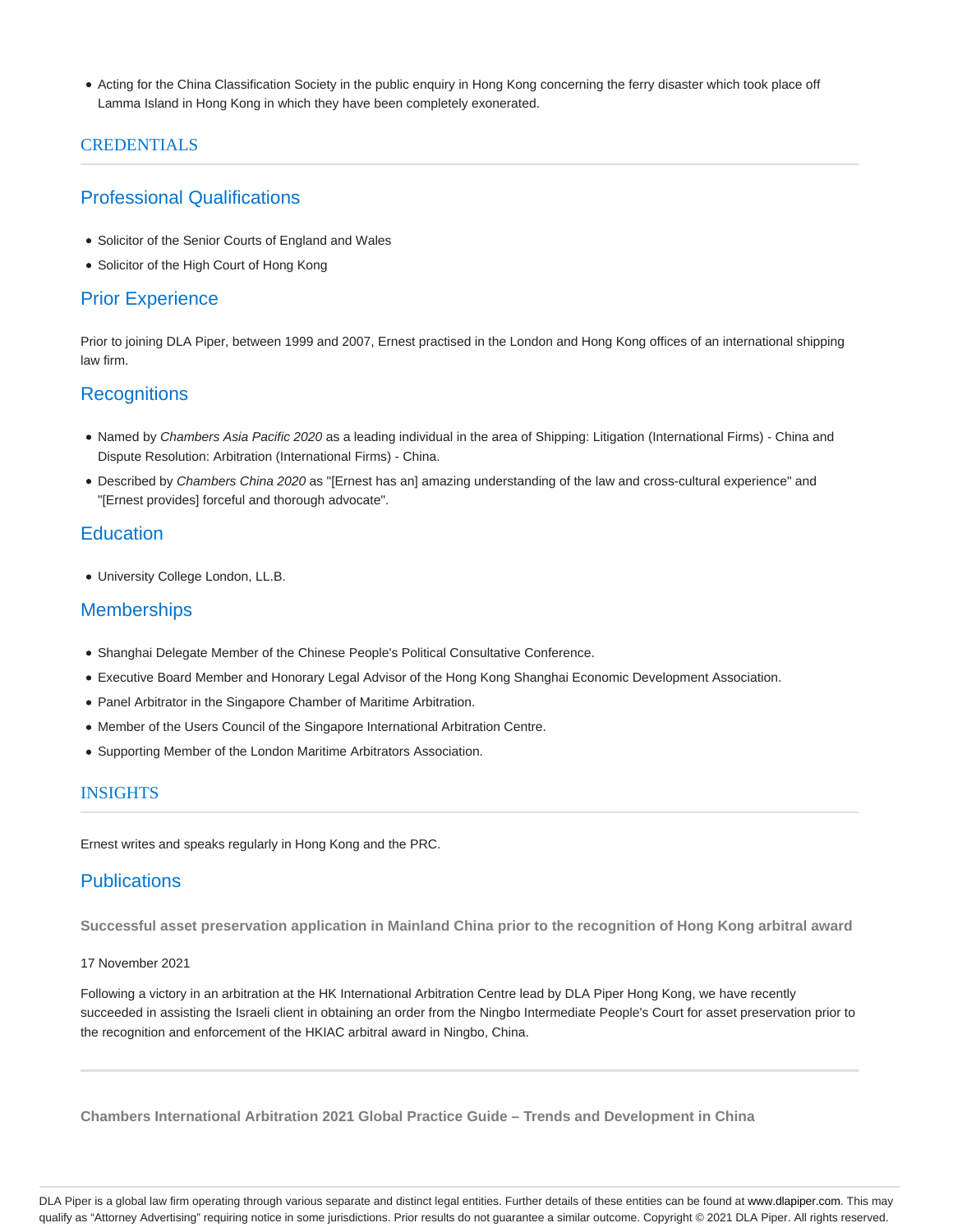#### 15 September 2021

China encompasses a number of arbitral jurisdictions, the most popular of which are in Hong Kong and China. In the past year, we continued to see a significant rise in the number of arbitration cases seated in Mainland China and Hong Kong and strong development of the arbitration market despite the pandemic.

#### **Asia Pacific Arbitration Virtual Hearings**

2 November 2020 Virtual hearings

In this edition, we take an in-depth look at the various procedural rules and guidance on virtual/online hearings published by major arbitration institutions within the Asia Pacific region and the practical aspects of virtual hearings being carried out in the region.

# BOOKS IN ENGLISH

Arbitration in Hong Kong: A Practical Guide, Second, Third and Fourth Editions (2011, 2014 and 2017), Sweet & Maxwell

# BOOKS IN CHINESE

- Performance of Contract, Waiver and Estoppel (2018), Law Press, China
- Sale of Goods (2011), Law Press, China
- International Arbitration (2006), Law Press, China
- Evidence (2002), Law Press, China
- Injunctions (2000), China University of Political Science and Law

## **ARTICLES**

- "Asia's Leading Dispute Resolution Practitioners Say a Universally Accepted Arbitration Framework is Crucial to the Success of the Belt and Road"; China Business Law Journal (September 2017)
- "Solicitor Advocacy: A Solicitor Advocate's View", Hong Kong Lawyer (September 2006)
- "Assessment of Damages for Breach of an Option" [2004] JBL 437

## **Events**

# Previous

**Global International Arbitration Training Day 2020 – Disputes arising from Sino-US tensions**

29 October 2020 Webinar

- International Chamber of Commerce (ICC) Inaugural Arbitration Day in the Philippines (2018)
- Belt and Road Seminar Handling Disputes in China (2018)
- Singapore Chamber of Maritime Arbitration (SCMA) Seminar in Jakarta (2017)
- Presentation on Standby L/C and Guarantee Forum hosted by the Institute of International Banking Law & Practice in Hong Kong (2017)

DLA Piper is a global law firm operating through various separate and distinct legal entities. Further details of these entities can be found at www.dlapiper.com. This may qualify as "Attorney Advertising" requiring notice in some jurisdictions. Prior results do not guarantee a similar outcome. Copyright @ 2021 DLA Piper. All rights reserved.